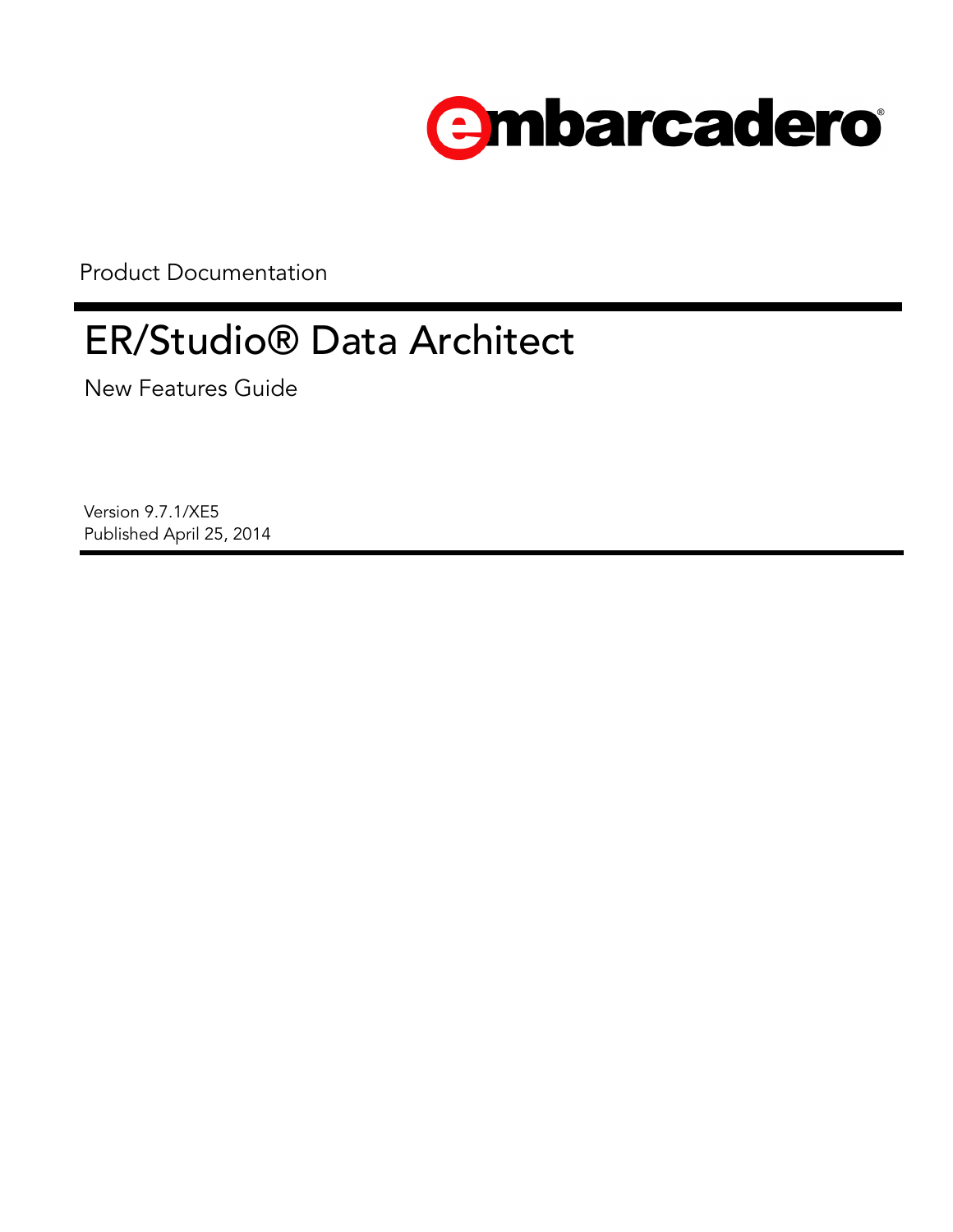© 2014 Embarcadero Technologies, Inc. Embarcadero, the Embarcadero Technologies logos, and all other Embarcadero Technologies product or service names are trademarks or registered trademarks of Embarcadero Technologies, Inc. All other trademarks are property of their respective owners.

Embarcadero Technologies, Inc. is a leading provider of award-winning tools for application developers and database professionals so they can design systems right, build them faster and run them better, regardless of their platform or programming language. Ninety of the Fortune 100 and an active community of more than three million users worldwide rely on Embarcadero products to increase productivity, reduce costs, simplify change management and compliance and accelerate innovation. The company's flagship tools include: Embarcadero® Change Manager™, CodeGear™ RAD Studio, DBArtisan®, Delphi®, ER/Studio®, JBuilder® and Rapid SQL®. Founded in 1993, Embarcadero is headquartered in San Francisco, with offices located around the world. Embarcadero is online at www.embarcadero.com.

April 25, 2014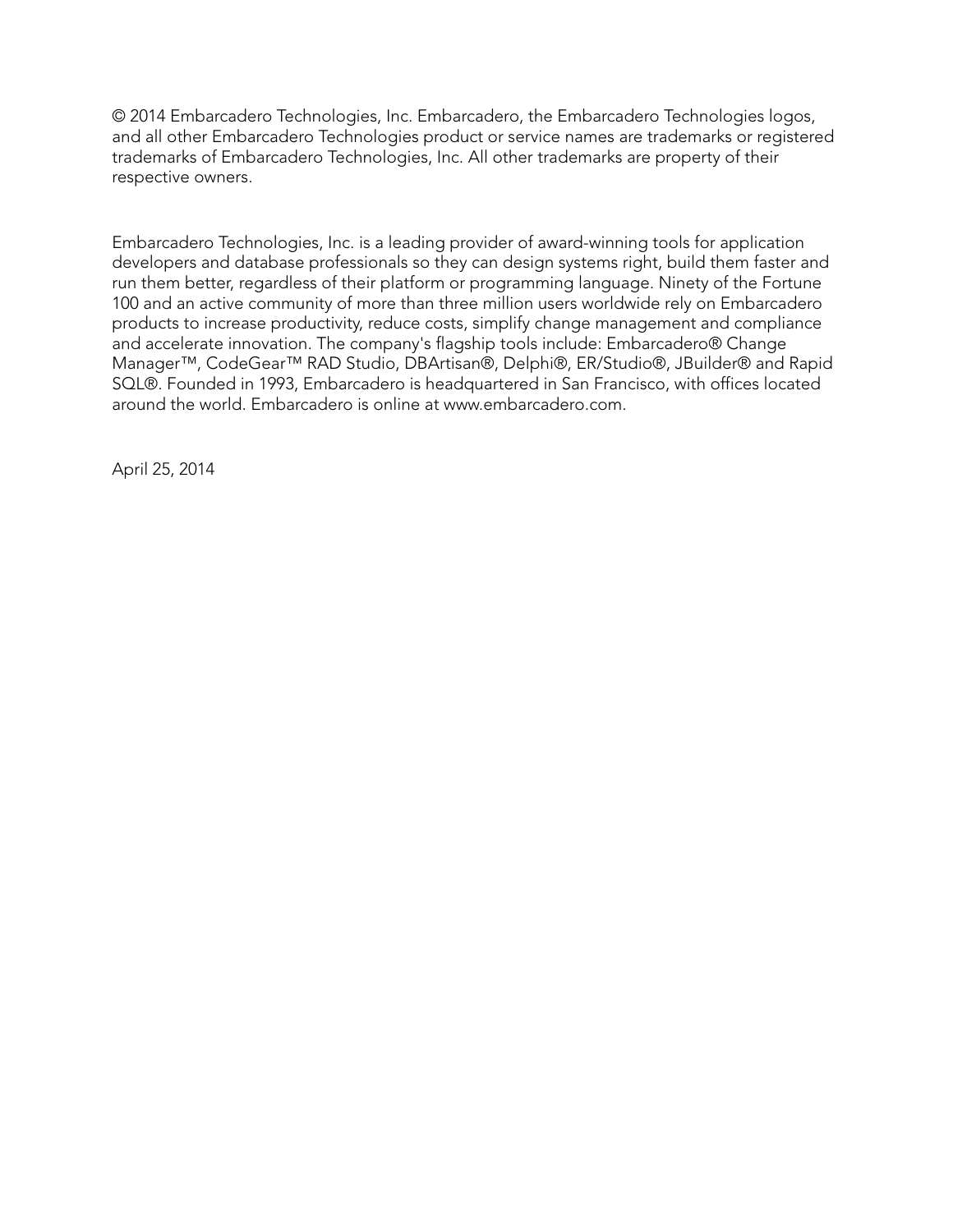# **Contents**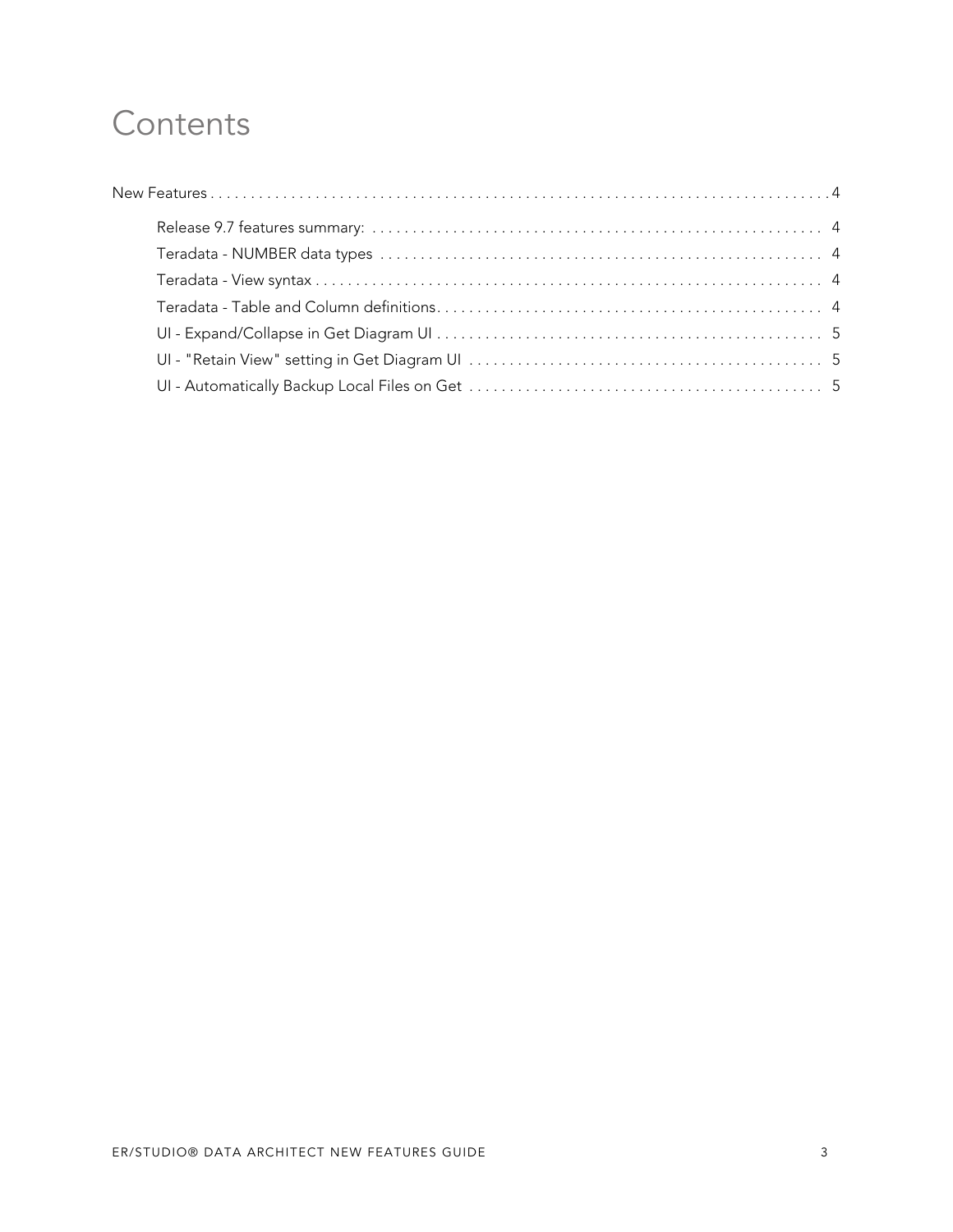# <span id="page-3-0"></span>NEW FEATURES

This new features guide covers the new features for ER/Studio Data Architect version 9.7.1:

#### <span id="page-3-1"></span>RELEASE 9.7 FEATURES SUMMARY:

In addition to many bug fixes, 9.7 offers the following new features.

- Teradata Support
	- [Teradata NUMBER data types](#page-3-2)
	- [Teradata View syntax](#page-3-3)
	- [Teradata Table and Column definitions](#page-3-4)
- UI Enhancements
	- [UI Expand/Collapse in Get Diagram UI](#page-4-0)
	- [UI "Retain View" setting in Get Diagram UI](#page-4-1)
	- [UI Automatically Backup Local Files on Get](#page-4-2)

#### <span id="page-3-2"></span>TERADATA - NUMBER DATA TYPES

The NUMBER datatype is now supported for Teradata 14.

#### <span id="page-3-3"></span>TERADATA - VIEW SYNTAX

The Teradata view syntax "count \* over" is now supported.

#### <span id="page-3-4"></span>TERADATA - TABLE AND COLUMN DEFINITIONS

Comparing against Teradata now supports table and column definitions.